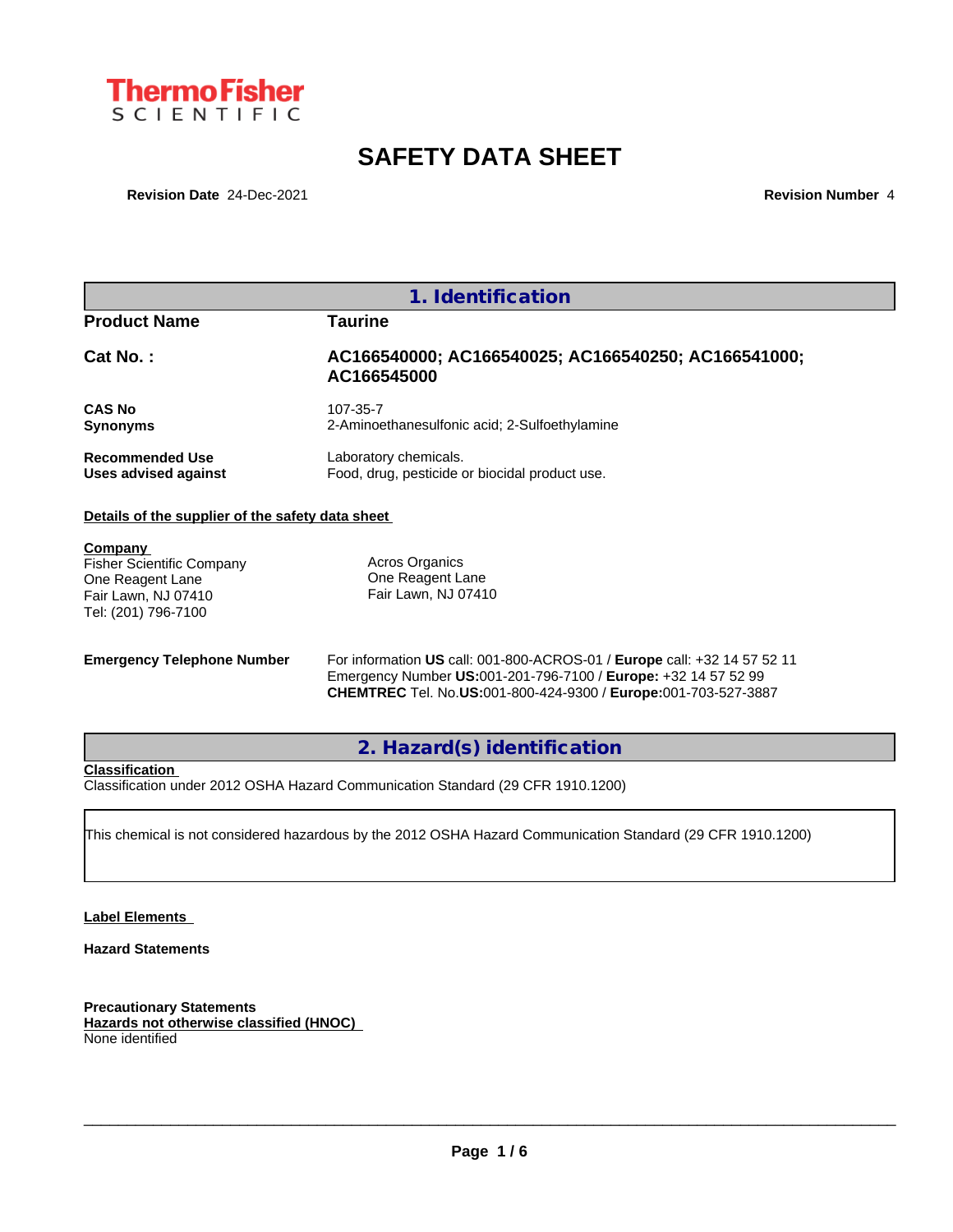| <b>Component</b>                       | Weight %                                                                                                                   |                                                                                                                    |     |  |  |
|----------------------------------------|----------------------------------------------------------------------------------------------------------------------------|--------------------------------------------------------------------------------------------------------------------|-----|--|--|
| Ethanesulfonic acid, 2-amino-          |                                                                                                                            | 107-35-7                                                                                                           | >95 |  |  |
|                                        |                                                                                                                            | 4. First-aid measures                                                                                              |     |  |  |
| <b>Eye Contact</b>                     |                                                                                                                            | Rinse immediately with plenty of water, also under the eyelids, for at least 15 minutes. Get<br>medical attention. |     |  |  |
| <b>Skin Contact</b>                    | Wash off immediately with plenty of water for at least 15 minutes. Get medical attention<br>immediately if symptoms occur. |                                                                                                                    |     |  |  |
| <b>Inhalation</b>                      |                                                                                                                            | Remove to fresh air. Get medical attention immediately if symptoms occur.                                          |     |  |  |
| Ingestion                              |                                                                                                                            | Clean mouth with water and drink afterwards plenty of water. Get medical attention if<br>symptoms occur.           |     |  |  |
| Most important symptoms and<br>effects |                                                                                                                            | None reasonably foreseeable.                                                                                       |     |  |  |
| <b>Notes to Physician</b>              |                                                                                                                            | Treat symptomatically                                                                                              |     |  |  |
|                                        |                                                                                                                            | 5. Fire-fighting measures                                                                                          |     |  |  |

| <b>Suitable Extinguishing Media</b>                              | Water spray. Carbon dioxide (CO <sub>2</sub> ). Dry chemical. Chemical foam. |
|------------------------------------------------------------------|------------------------------------------------------------------------------|
| Unsuitable Extinguishing Media                                   | No information available                                                     |
| <b>Flash Point</b><br>Method -                                   | No information available<br>No information available                         |
| <b>Autoignition Temperature</b><br><b>Explosion Limits</b>       | Not applicable                                                               |
| <b>Upper</b>                                                     | No data available                                                            |
|                                                                  |                                                                              |
| Lower                                                            | No data available                                                            |
| <b>Sensitivity to Mechanical Impact No information available</b> |                                                                              |

## **Specific Hazards Arising from the Chemical**

Thermal decomposition can lead to release of irritating gases and vapors. Keep product and empty container away from heat and sources of ignition.

## **Hazardous Combustion Products**

Nitrogen oxides (NOx). Carbon monoxide (CO). Carbon dioxide (CO2). Sulfur oxides.

## **Protective Equipment and Precautions for Firefighters**

As in any fire, wear self-contained breathing apparatus pressure-demand, MSHA/NIOSH (approved or equivalent) and full protective gear.

| <u>NFPA</u>                      |                                |                                                                                       |                                                                                        |
|----------------------------------|--------------------------------|---------------------------------------------------------------------------------------|----------------------------------------------------------------------------------------|
| <b>Health</b>                    | <b>Flammability</b>            | <b>Instability</b>                                                                    | <b>Physical hazards</b><br>N/A                                                         |
|                                  | 6. Accidental release measures |                                                                                       |                                                                                        |
| <b>Personal Precautions</b>      | formation.                     |                                                                                       | Ensure adequate ventilation. Use personal protective equipment as required. Avoid dust |
| <b>Environmental Precautions</b> | Information.                   | Should not be released into the environment. See Section 12 for additional Ecological |                                                                                        |
|                                  |                                |                                                                                       |                                                                                        |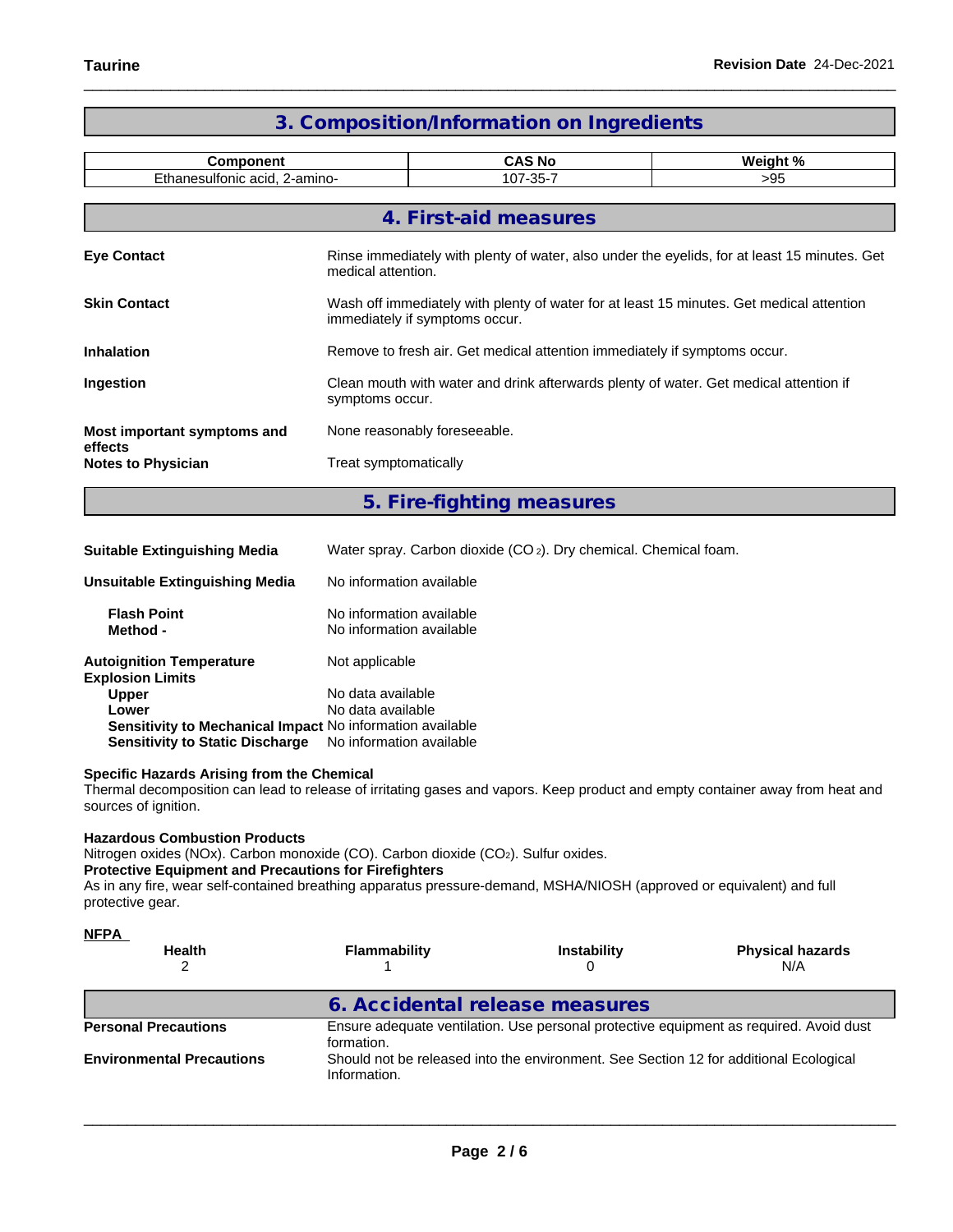**Methods for Containment and Clean** Sweep up and shovel into suitable containers for disposal. Avoid dust formation. **Up**

| 7. Handling and storage                                                                                                                                                              |
|--------------------------------------------------------------------------------------------------------------------------------------------------------------------------------------|
| Wear personal protective equipment/face protection. Ensure adequate ventilation. Avoid<br>contact with skin, eyes or clothing. Avoid ingestion and inhalation. Avoid dust formation. |
| Keep in a dry, cool and well-ventilated place. Keep container tightly closed. Incompatible<br>Materials. Strong oxidizing agents. Acids.                                             |
| 8. Exposure controls / personal protection                                                                                                                                           |
| This product does not contain any hazardous materials with occupational exposure<br>limitsestablished by the region specific regulatory bodies.                                      |
| Ensure adequate ventilation, especially in confined areas. Ensure that eyewash stations<br>and safety showers are close to the workstation location.                                 |
| <b>Personal Protective Equipment</b>                                                                                                                                                 |
| Wear appropriate protective eyeglasses or chemical safety goggles as described by<br>OSHA's eye and face protection regulations in 29 CFR 1910.133 or European Standard<br>EN166.    |
| Wear appropriate protective gloves and clothing to prevent skin exposure.                                                                                                            |
| No protective equipment is needed under normal use conditions.                                                                                                                       |
| Handle in accordance with good industrial hygiene and safety practice.                                                                                                               |
|                                                                                                                                                                                      |

## **9. Physical and chemical properties**

| 7. THYSICAI AND CHONNEGI PLOPERICS                                 |
|--------------------------------------------------------------------|
| Powder Solid                                                       |
| White                                                              |
| Characteristic                                                     |
| No information available                                           |
| 5 5% ag. soln                                                      |
| 300 °C / 572 °F                                                    |
| No information available                                           |
| No information available                                           |
| Not applicable                                                     |
| No information available                                           |
|                                                                    |
| No data available                                                  |
| No data available                                                  |
| No information available                                           |
| Not applicable                                                     |
| No information available                                           |
| Soluble in water                                                   |
| No data available<br><b>Partition coefficient; n-octanol/water</b> |
| Not applicable                                                     |
| 300 °C                                                             |
| Not applicable                                                     |
| C <sub>2</sub> H <sub>7</sub> N O <sub>3</sub> S                   |
| 125.14                                                             |
|                                                                    |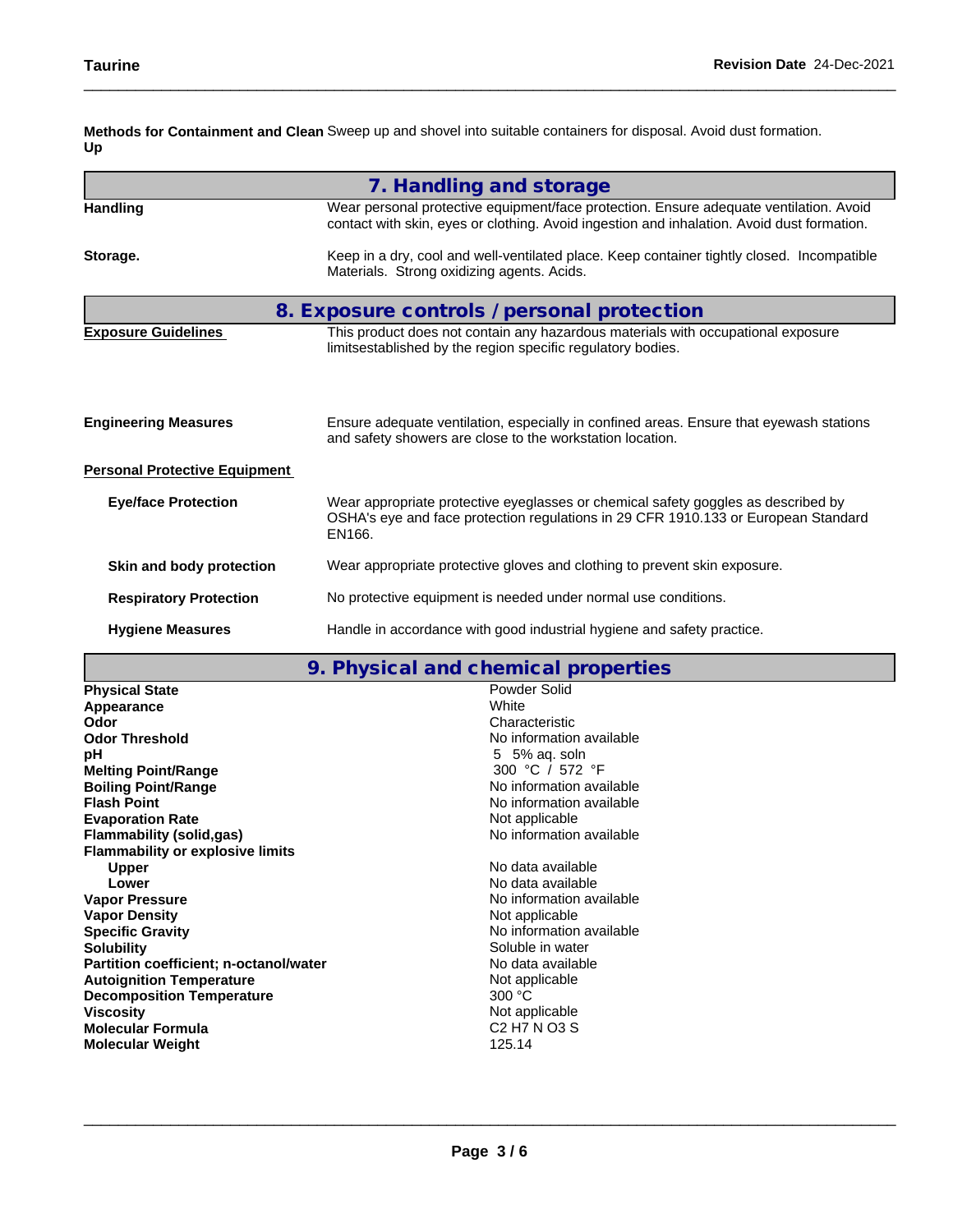|                                 | 10. Stability and reactivity                                                                                      |
|---------------------------------|-------------------------------------------------------------------------------------------------------------------|
| <b>Reactive Hazard</b>          | None known, based on information available                                                                        |
| <b>Stability</b>                | Stable under normal conditions.                                                                                   |
| <b>Conditions to Avoid</b>      | Incompatible products.                                                                                            |
| <b>Incompatible Materials</b>   | Strong oxidizing agents, Acids                                                                                    |
|                                 | Hazardous Decomposition Products Nitrogen oxides (NOx), Carbon monoxide (CO), Carbon dioxide (CO2), Sulfur oxides |
| <b>Hazardous Polymerization</b> | No information available.                                                                                         |
| <b>Hazardous Reactions</b>      | None under normal processing.                                                                                     |

**11. Toxicological information**

## **Acute Toxicity**

## **Product Information**

|  | <b>Component Information</b> |  |
|--|------------------------------|--|
|--|------------------------------|--|

| <b>Component</b>                   | LD50 Oral                                                                                  | <b>LD50 Dermal</b> | <b>LC50 Inhalation</b> |
|------------------------------------|--------------------------------------------------------------------------------------------|--------------------|------------------------|
| Ethanesulfonic acid, 2-amino-      | 5000 mg/kg (Rat)                                                                           | Not listed         | Not listed             |
| <b>Toxicologically Synergistic</b> | No information available                                                                   |                    |                        |
| <b>Products</b>                    |                                                                                            |                    |                        |
|                                    | Delayed and immediate effects as well as chronic effects from short and long-term exposure |                    |                        |
|                                    |                                                                                            |                    |                        |
| <b>Irritation</b>                  | No information available                                                                   |                    |                        |
|                                    |                                                                                            |                    |                        |

| Sensitization | No information available |
|---------------|--------------------------|
|---------------|--------------------------|

Carcinogenicity The table below indicates whether each agency has listed any ingredient as a carcinogen.

| Component                                                                     | <b>CAS No</b> | <b>IARC</b>               | <b>NTP</b>                 | <b>ACGIH</b>                                                   | <b>OSHA</b> | <b>Mexico</b> |
|-------------------------------------------------------------------------------|---------------|---------------------------|----------------------------|----------------------------------------------------------------|-------------|---------------|
| Ethanesulfonic acid,<br>2-amino-                                              | 107-35-7      | Not listed                | Not listed                 | Not listed                                                     | Not listed  | Not listed    |
| <b>Mutagenic Effects</b>                                                      |               | No information available  |                            |                                                                |             |               |
| <b>Reproductive Effects</b>                                                   |               | No information available. |                            |                                                                |             |               |
| <b>Developmental Effects</b>                                                  |               | No information available. |                            |                                                                |             |               |
| <b>Teratogenicity</b>                                                         |               | No information available. |                            |                                                                |             |               |
| <b>STOT - single exposure</b><br><b>STOT - repeated exposure</b>              |               | None known<br>None known  |                            |                                                                |             |               |
| <b>Aspiration hazard</b>                                                      |               | No information available  |                            |                                                                |             |               |
| <b>Symptoms / effects, both acute and No information available</b><br>delayed |               |                           |                            |                                                                |             |               |
| <b>Endocrine Disruptor Information</b>                                        |               | No information available  |                            |                                                                |             |               |
| <b>Other Adverse Effects</b>                                                  |               |                           |                            | The toxicological properties have not been fully investigated. |             |               |
|                                                                               |               |                           | 12. Ecological information |                                                                |             |               |
| <b>Ecotoxicity</b>                                                            |               |                           |                            |                                                                |             |               |

Do not empty into drains. .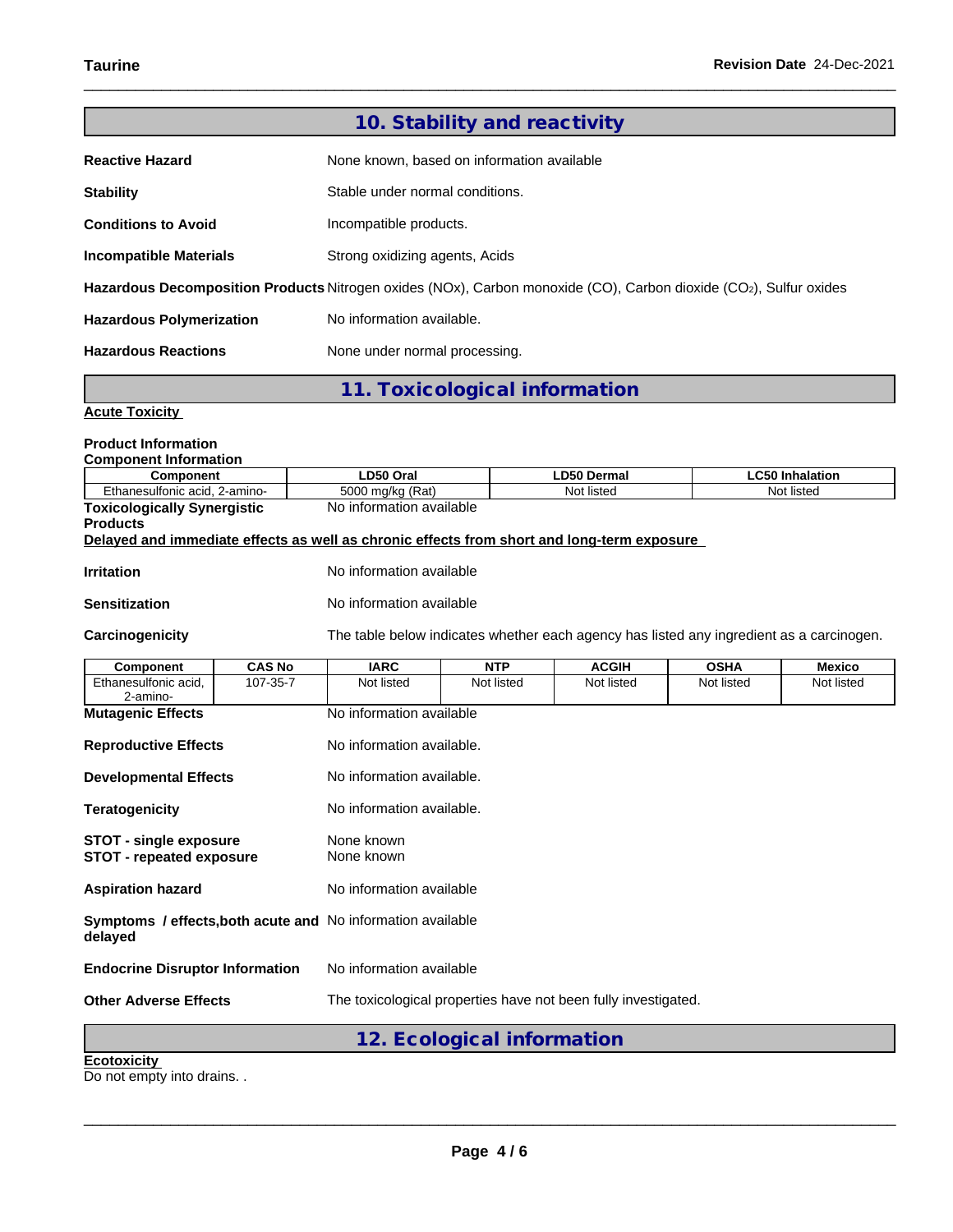| <b>Persistence and Degradability</b> | Soluble in water Persistence is unlikely based on information available.                                                                                                      |
|--------------------------------------|-------------------------------------------------------------------------------------------------------------------------------------------------------------------------------|
| <b>Bioaccumulation/Accumulation</b>  | No information available.                                                                                                                                                     |
| <b>Mobility</b>                      | Will likely be mobile in the environment due to its water solubility.                                                                                                         |
|                                      | 13. Disposal considerations                                                                                                                                                   |
| <b>Waste Disposal Methods</b>        | Chemical waste generators must determine whether a discarded chemical is classified as a<br>hazardous waste. Chemical waste generators must also consult local, regional, and |

|                 | 14. Transport information  |  |
|-----------------|----------------------------|--|
|                 | Not regulated              |  |
| $NOT$           | Not regulated              |  |
| <b>IATA</b>     | Not regulated              |  |
| <b>IMDG/IMO</b> | Not regulated              |  |
|                 | 15. Regulatory information |  |

national hazardous waste regulations to ensure complete and accurate classification.

## **United States of America Inventory**

| Component                     | CAS No         | <b>TSCA</b> | TCO A<br>$-$<br>notification -<br>. Inventorv<br><b>Active-Inactive</b> | <b>TSCA</b><br><b>EPA Requiatory</b><br><b>Flags</b> |
|-------------------------------|----------------|-------------|-------------------------------------------------------------------------|------------------------------------------------------|
| Ethanesulfonic acid, 2-amino- | $.07 - 35 - 7$ |             | <b>ACTIVE</b>                                                           |                                                      |

#### **Legend:**

**TSCA** US EPA (TSCA) - Toxic Substances Control Act, (40 CFR Part 710) X - Listed '-' - Not Listed

**TSCA 12(b)** - Notices of Export Not applicable

## **International Inventories**

Canada (DSL/NDSL), Europe (EINECS/ELINCS/NLP), Philippines (PICCS), Japan (ENCS), Japan (ISHL), Australia (AICS), China (IECSC), Korea (KECL).

| <b>Component</b>                 | <b>CAS No</b> | <b>DSL</b> | <b>NDSL</b> | <b>EINECS</b>                    | <b>PICCS</b> | <b>ENCS</b> | <b>ISHL</b> | AICS | <b>IECSC</b> | <b>KECL</b>                           |
|----------------------------------|---------------|------------|-------------|----------------------------------|--------------|-------------|-------------|------|--------------|---------------------------------------|
| Ethanesulfonic acid.<br>∠-amino- | 107-35-7      |            |             | $.4.48^\circ$<br>203<br>- 3-81ه. |              |             |             |      |              | $\sqrt{2}$<br>0122'<br>KE-U<br>ט ו טי |

**KECL** - NIER number or KE number (http://ncis.nier.go.kr/en/main.do)

## **U.S. Federal Regulations**

| <b>SARA 313</b>                                                       | Not applicable                                              |
|-----------------------------------------------------------------------|-------------------------------------------------------------|
| <b>SARA 311/312 Hazard Categories</b>                                 | See section 2 for more information                          |
| <b>CWA (Clean Water Act)</b>                                          | Not applicable                                              |
| <b>Clean Air Act</b>                                                  | Not applicable                                              |
| <b>OSHA</b> - Occupational Safety and<br><b>Health Administration</b> | Not applicable                                              |
| <b>CERCLA</b>                                                         | Not applicable                                              |
| <b>California Proposition 65</b>                                      | This product does not contain any Proposition 65 chemicals. |